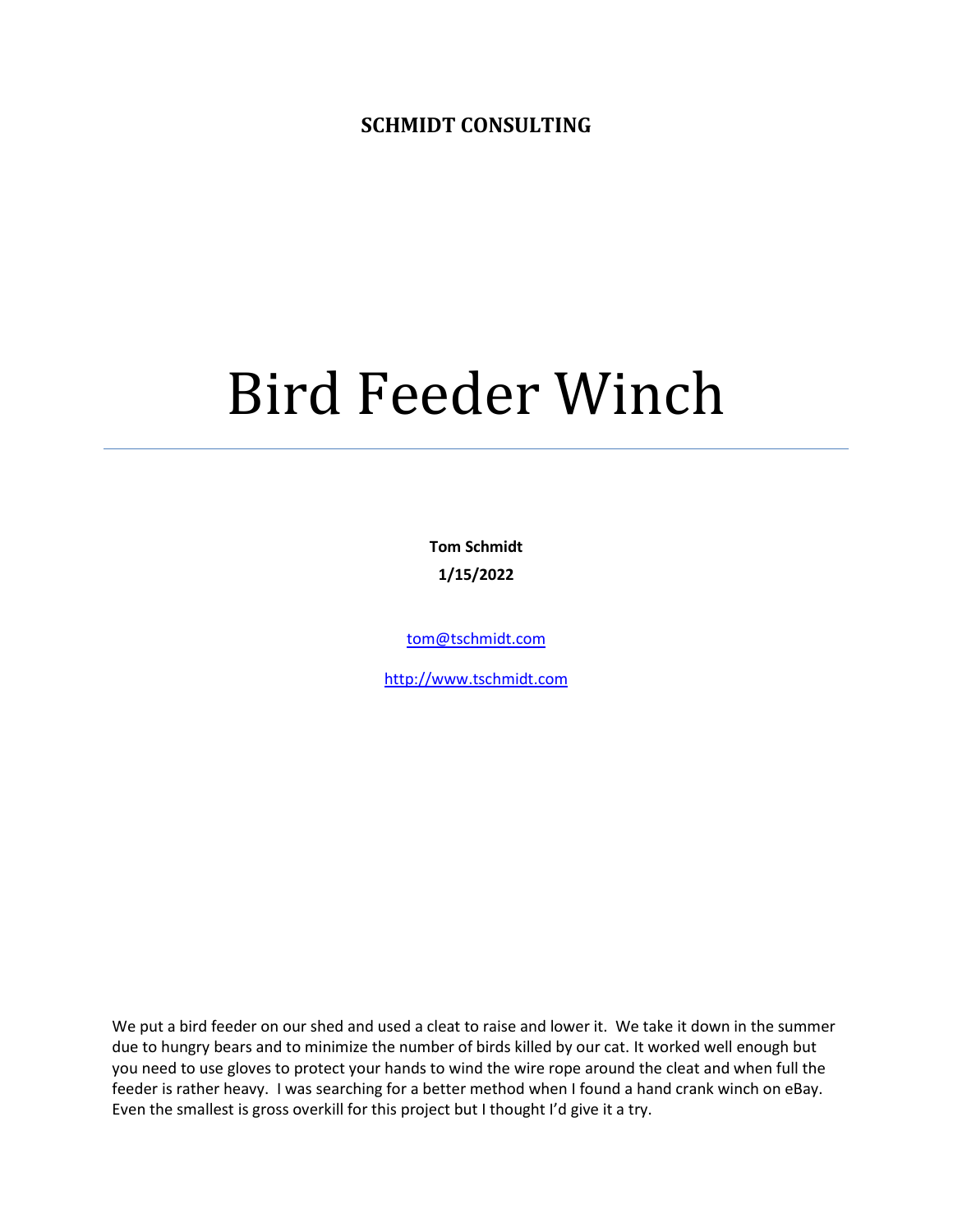## **Overview**

I was looking around for a better way to raise and lower the feeder when I found a hand operated winch on eBay. It is rated at 600 lbs., grossly more than we need but I was unable to find anything smaller. I toyed with using an electric winch but that would have been difficult to install and much more expensive.



**Before After**